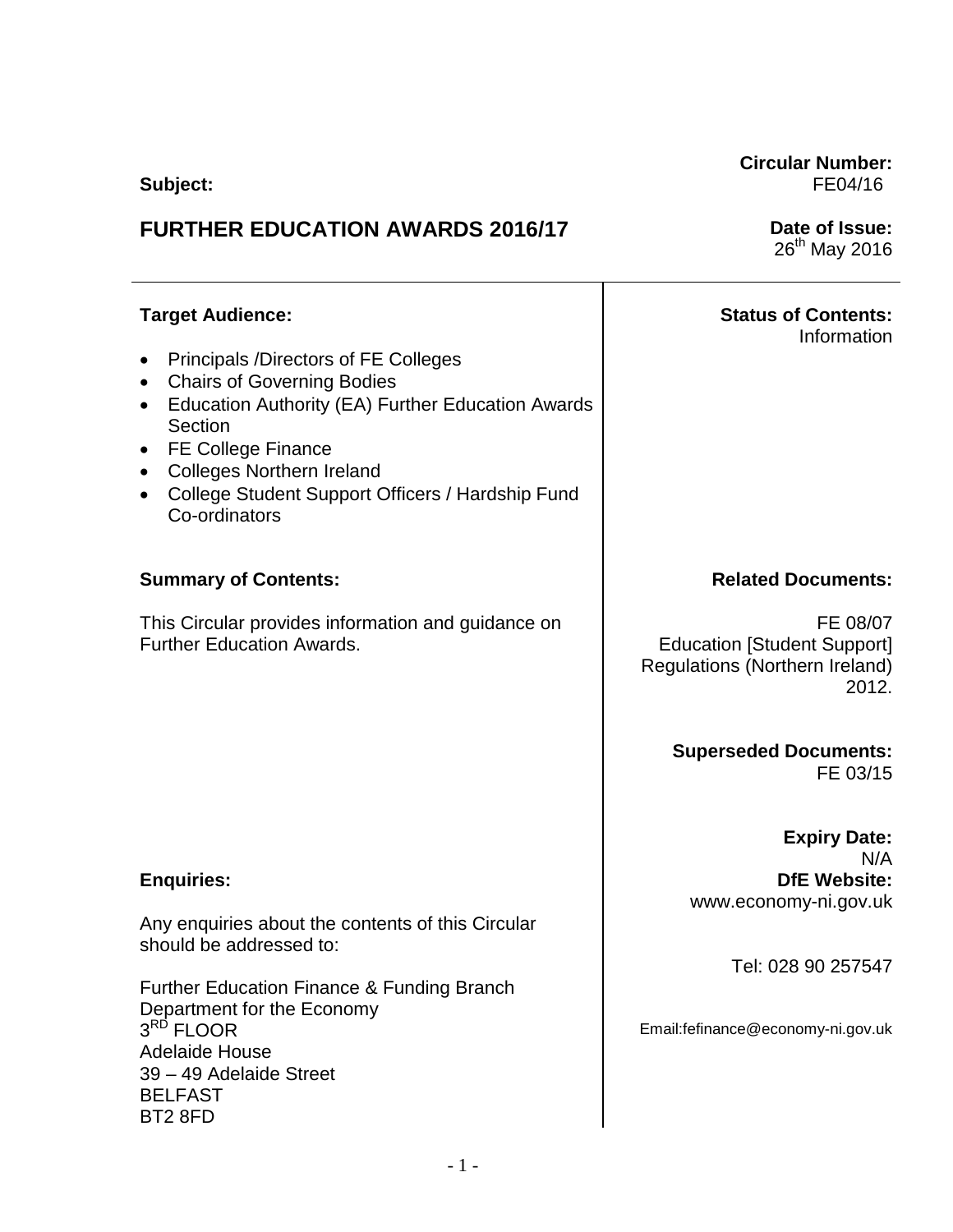#### **Introduction**

#### **FURTHER EDUCATION AWARDS**

Further Education Awards are administered by the Education Authority (EA) on behalf of the Department. Funding of Further Education Awards are made subject to the conditions specified in this circular and subject to a limited budget targeted at Further Education courses for which there is no statutory support.

**As a student can only receive one form of publicly funded financial support, students who are planning to, or have already submitted applications and/or are in receipt of any other publicly funded financial support (e.g. Education Maintenance Allowance - EMA) are not eligible to apply for a Further Education Award**.

**Receiving more than one form of Government funding may be construed as fraud and dealt with accordingly. It is the responsibility of the applying student to declare all other publicly funded financial support in their application, failure to do so may result in legal action to recover fraudulent funding and withdrawal of future support. Changes in personal circumstances which may affect eligibility must be notified immediately to the EA.** 

#### Residency criteria

Eligible students must meet the residency criteria in the Education [Student Support] (No.2) Regulations (Northern Ireland) 2009 as amended.

• Students born in Northern Ireland who are ordinarily resident in Northern Ireland but have lived outside Northern Ireland travelling on a gap year (up to a maximum of 2 years), meet the residency requirements for a Further Education Award.

#### Closing Date

The closing date for full time applications is  $1<sup>st</sup>$  September 2016 and 30<sup>th</sup> September 2016 for part time applications. All eligible full time applications received before  $30<sup>th</sup>$  June 2016 will be quaranteed to receive funding, all other eligible applications received up to and including  $1<sup>st</sup>$  September 2016 will be considered for funding until the FE Awards budget has been exhausted.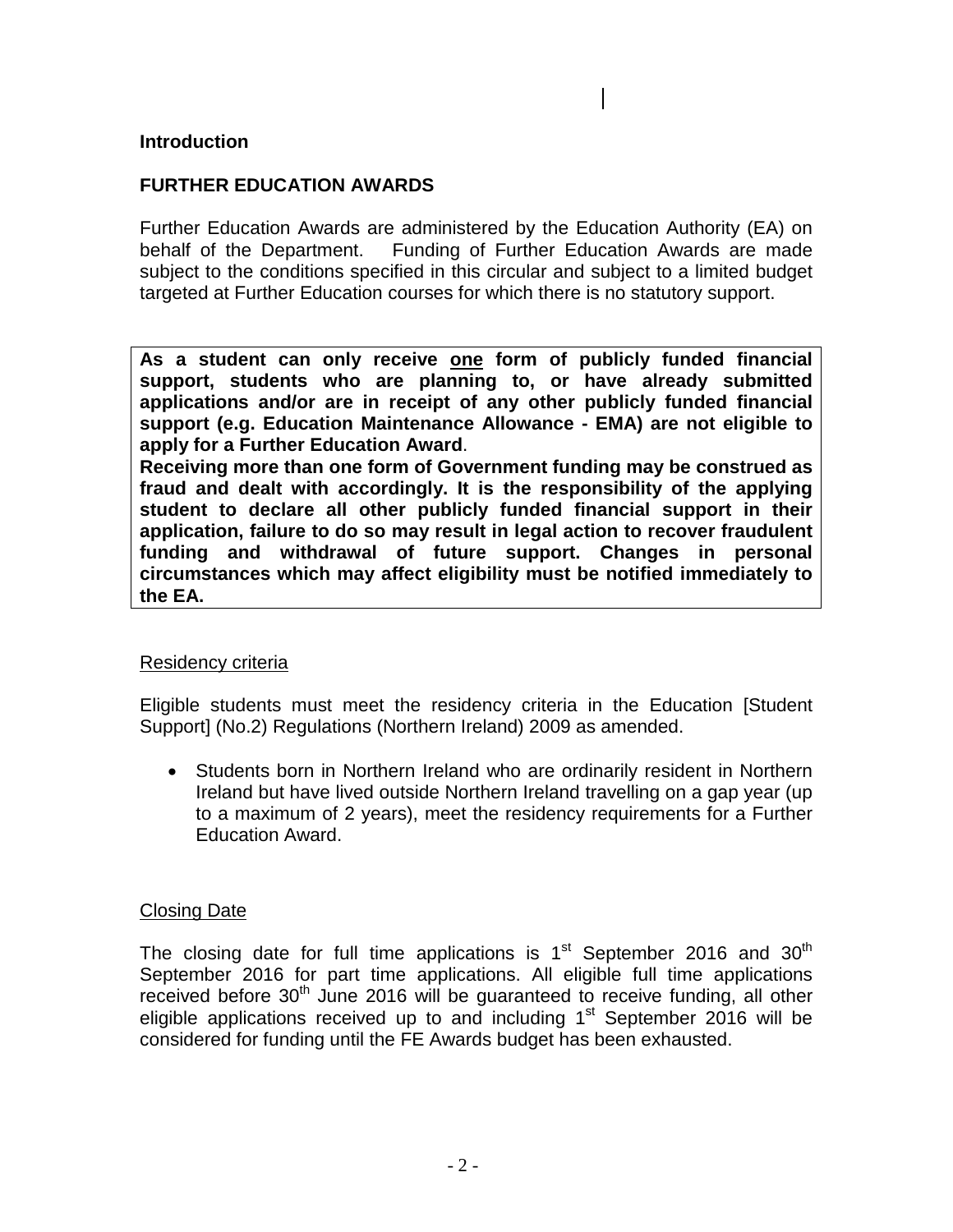# **QUALIFYING COURSES**

In order to qualify for a Further Education Award, a student should be studying an 'approved course at level 3 or below'. In general an approved course should be interpreted as a course which is listed on **The Register of Regulated Qualifications** or exceptionally, as detailed in circular 'FE08/07 Prescribed List of Approved Non-NQF Qualifications'.

The course must be held at a further education college which is maintained or assisted by grants from public funds.

## **Other Application Criteria**

- A student can only be funded for either one full time or one part time course in an academic year.
- **IF In cases where a student was in receipt of an FE Award in a previous year** they must complete a comparable period on the new course at their own expense before they will be considered for another FE Award. The amount of grant for the new course will be assessed on a pro rata basis.
- **If a student has completed one year of a part time course and received an** FE Award and subsequently wants to undertake a full time course, the part time grant previously received will be deducted from the FE full time grant.
- Support is only available to students whose course is part of their educational progression; unless the Authority deems that exceptional circumstances warrant support through FE Awards.
- Students following an ASDAN course can be funded for courses at the same level as long as they don't do the same course twice. The student can be funded for a maximum of 4 years.
- **If a student obtained a qualification more than 10 years ago and is** choosing to retrain, they can be considered for an FE Award.
- 16-19 year old students in receipt of an FE Award are not entitled to a bus pass.

Courses which are approved for Further Education Award purposes fall into the following two categories:

## **1. Further Education Awards**

Applicants for Further Education Awards will be considered only if they are following a vocational further education course of post compulsory education and if they have reached the age of 19 years on 1 July 2016. Entitlement to this support will depend on the family income and can be estimated using table 2.

Further education students who are under 19 years of age on 1 July preceding the academic year in question and who are following any eligible further education course will not normally be eligible for an award for living costs unless they have to live away from the parental home to undertake the course.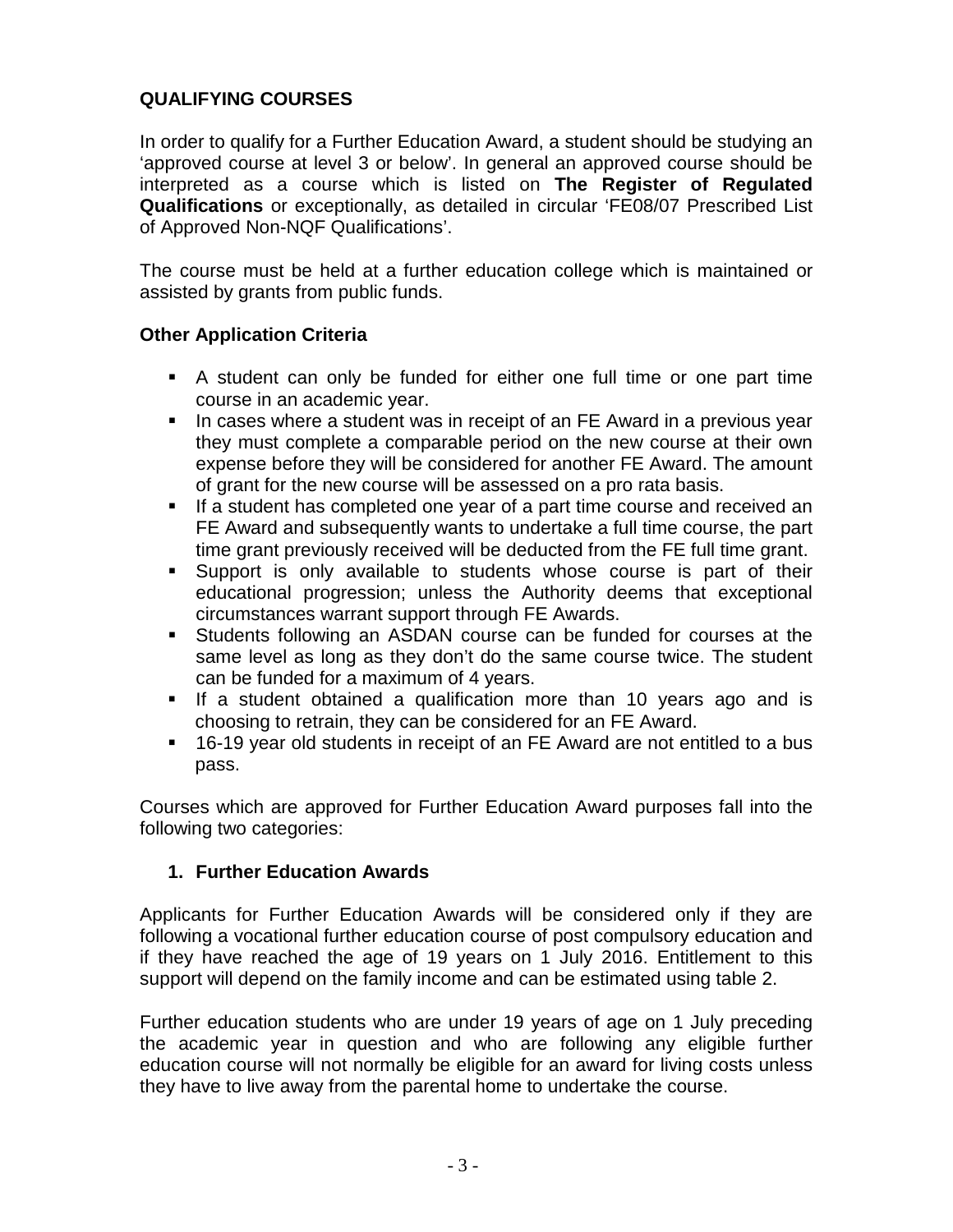## **2. Dance and Drama Award**

From 2016/17 the Dance and Drama Awards are restricted to existing students only, i.e. students who are completing year 2 or 3 of a Trinity College London Qualification started in 2014/15 or 2015/16. New students interested in Dance and Drama should note that the FE Sector in Northern Ireland offers a full range of courses in Dance and Drama from level 2 up to Foundation Degree level. Full details can be found from local colleges.

Students are only eligible to receive a Dance and drama Award if they take the Trinity College London qualification at one of 26 accredited providers (see Appendix 4). These courses last between one and three years and cover professional acting, professional dance, professional music theatre, professional production skills and professional classic ballet. Students must apply to their college for the Dance and Drama Award.

A student in receipt of a Dance and Drama Award will receive a grant from the college which will cover the majority of the tuition fee. However, students still have to make a personal contribution towards their fees. For the 2016/17 academic year this contribution is £1,275. This is not paid by Further Education Awards Section and is the student's responsibility.

Depending on financial circumstances, students who accept the Dance and drama Award may also get additional support to assist with the student fee contribution i.e. £1,275 and maintenance costs. Entitlement to this student fee contribution and maintenance support will depend on the student's family household income. If the family's income is above £33,000, the student will not be entitled to any extra help.

The following table shows how much financial assistance a student may get under the Further Education awards arrangements towards the fee contribution and maintenance support.

| Household Income  |            |  | Students living at Students |  | living in Students living in |
|-------------------|------------|--|-----------------------------|--|------------------------------|
| (Per Annum)       | home       |  | lodgings                    |  | outside   lodging in London  |
|                   |            |  | London                      |  |                              |
| $<$ £21,000       | £2,292     |  | £4,823                      |  | £5,460                       |
| £21,001 - £23,000 | £2,010     |  | £4,026                      |  | £4,559                       |
| £23001 - £25000   | £1,710     |  | £3,203                      |  | £3,632                       |
| £25001 - £27000   | £1,435     |  | £2,411                      |  | £2,724                       |
| £27001 - £30000   | £1,145     |  | £1,602                      |  | £1,810                       |
| £30001 - £33000   | <b>NIL</b> |  | £761                        |  | £910                         |

Table 1

Should the family income exceed £33,000 the student will not be entitled to additional assistance.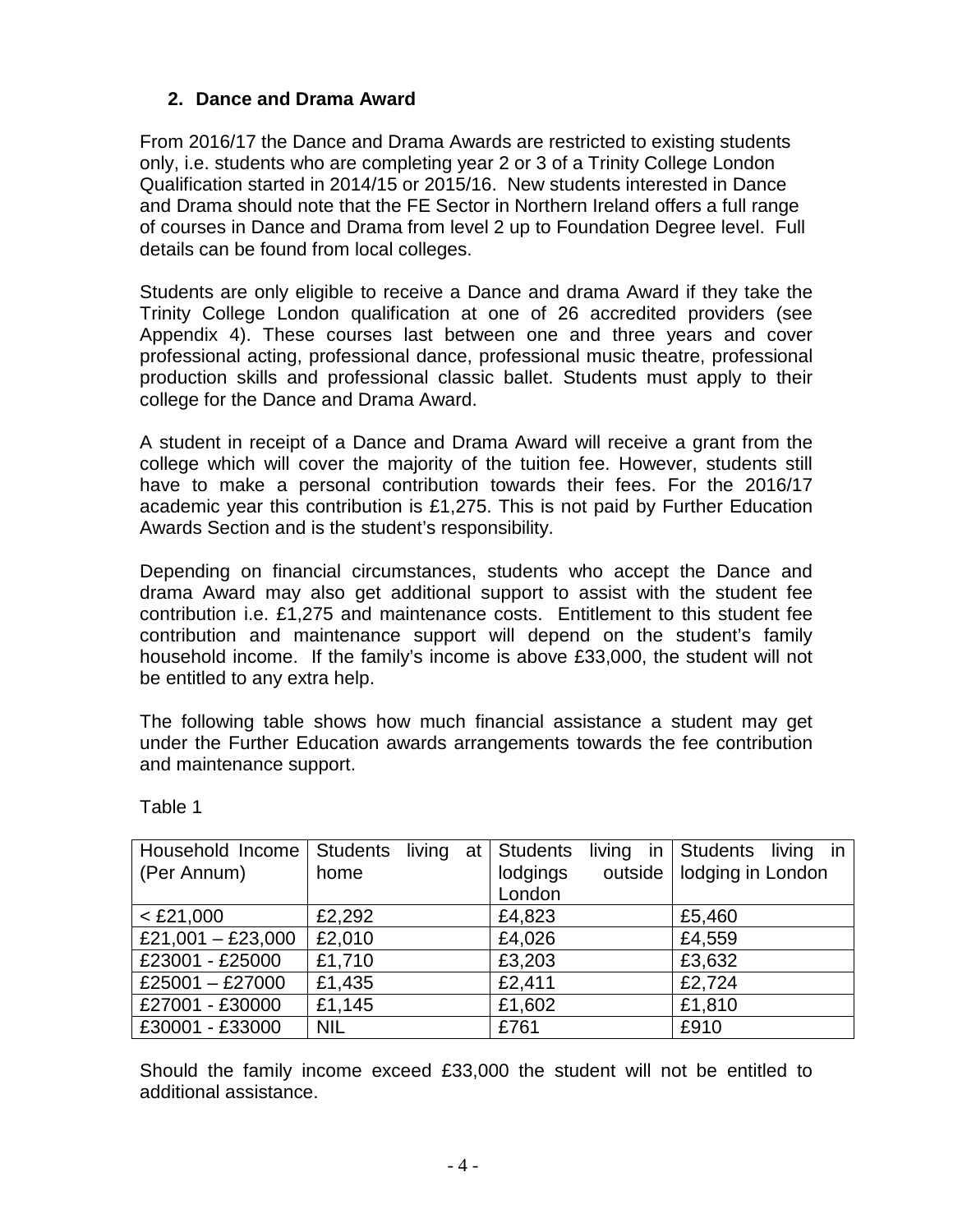## **ASSISTANCE AVAILABLE**

# **Full Time Courses**

## **Fee Support**

Colleges will not charge a tuition, registration and examination fees for full time students who are aged 19 and over and are studying for a vocational qualification.

#### **Maintenance Grant**

Maintenance grants provide financial support for living costs. The grant is means tested and is available to students living in Northern Ireland. The following table shows the amount of the maintenance grant a student will get depending on the amount of household income. The maintenance grant is split into two bands, living at parent's home rate and living away from parent's home rate.

Table 2

Full Time

| <b>Household Income</b> | Amount of Grant -<br>Living at Parent's | Amount of Grant -<br>Living away from |  |  |
|-------------------------|-----------------------------------------|---------------------------------------|--|--|
|                         | Home                                    | <b>Parent's Home</b>                  |  |  |
| Up to £21,330           | £1,674                                  | £2,092                                |  |  |
| £21,331 $-$ £26,160     | £1,490                                  | £1,863                                |  |  |
| £26,161 - £31,580       | £1,306                                  | £1,633                                |  |  |
| £31,581 - £38,805       | £1,122                                  | £1,402                                |  |  |
| £38,806 and over        | No Funding                              | No Funding                            |  |  |

# **Part Time Courses**

A part time course must fulfill the following:

- (i) Part-time courses should be completed in no longer than twice the time it would take to complete the full time equivalent.
- (ii) If no full time equivalent course exists then-

(a) The part time course must be for at least 8 hours per week in duration with the 8 hours being made up of taught hours plus compulsory placement hours and;

(b) The part time course duration must be for at least one academic year or more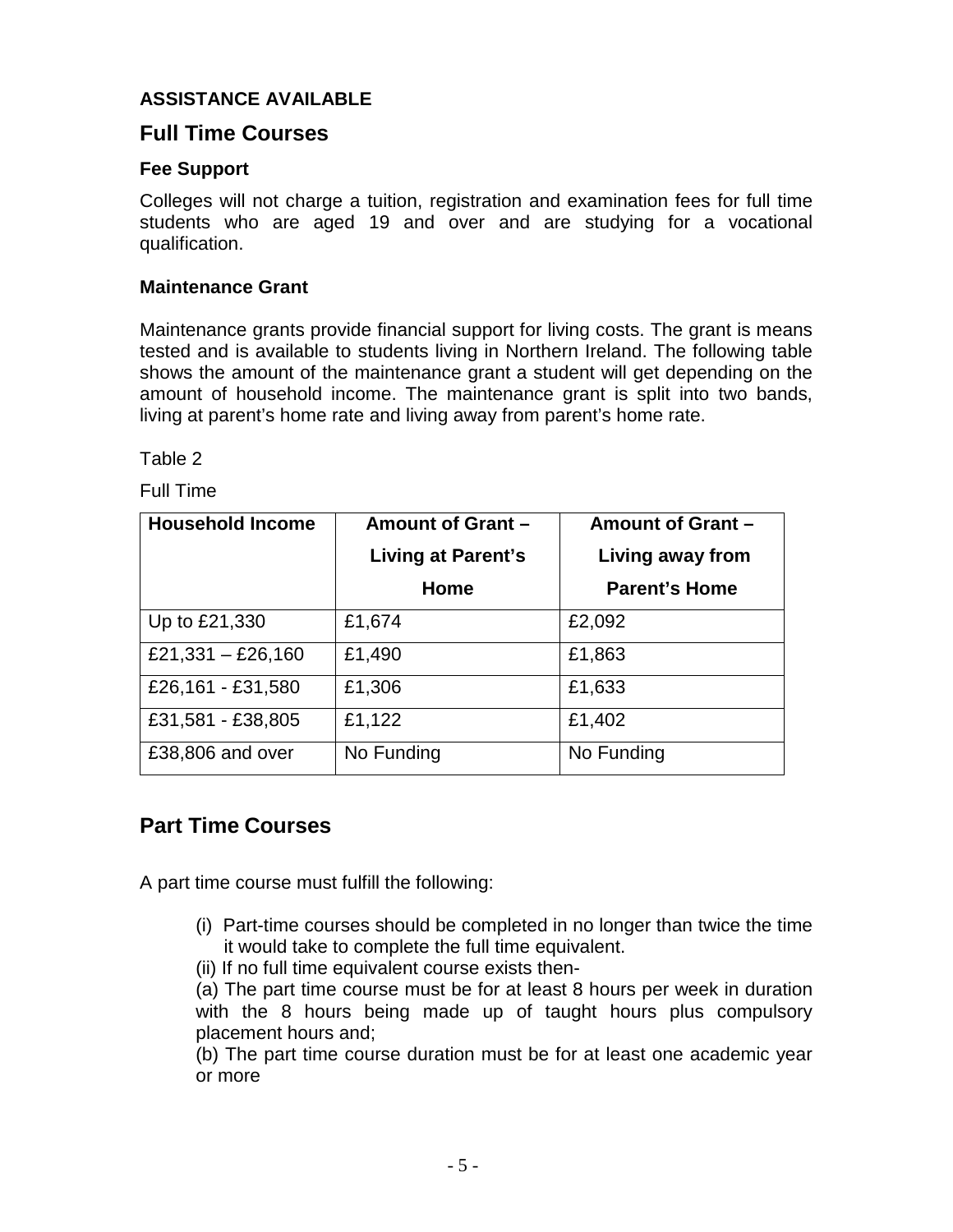Awards will only be given to either one full time or one part time course in any given academic year.

# **Fee Support and Books and Stationery Grant**

An eligible student studying a part time qualifying further education course, may be eligible for an award which will include provision for the payment of fees (tuition, examination and registration) up to a maximum of £465 plus a course grant (books and stationery) up to a maximum of £265. Both these grants are subject to a means test based on household income – see table below.

| Household Income  | Fee Support | <b>Course Grant</b> |
|-------------------|-------------|---------------------|
| Up to £15,000     | £465        | £265                |
| £15,001 - £20,000 | £275        | £157                |
| £20,001 - £25,000 | £185        | £105                |
| £25,001 and over  | £0          | £0                  |

# **Childcare Allowance**

The Childcare Allowance is available to full and part time students on a low household income with dependent children in registered or approved childcare (See guidance on Page 8). This includes lone parents, students with partners and students married to other students. Only the student who has primary care of the child/children can receive childcare support. If a student has children under 15 (or 17 if the child is registered as having special educational needs), the student may be eligible to receive up to 100% of actual childcare costs during term times and holidays\*\* up to a maximum for full time students of £130 a week for one child and up to £220 a week for two or more children and for part time students up to a maximum of £65 a week for one child and up to £110 a week for 2 or more children. (See tables 4 & 5)

Childcare is means tested and how much a student receives depends on their income and that of their dependants (including their husband, wife or partner and any income their child may have including any maintenance which is paid for them).

HM Revenue & Customs (HMRC) will not count any help a student receives when working out their Tax Credit entitlement. Students with dependent children in registered or approved childcare cannot get this Grant if they or their partner receive the Childcare Element of the Working Tax Credit from HMRC. If a student is undertaking a part time course and in receipt of the childcare element of working tax credit the student must state that they only receive the childcare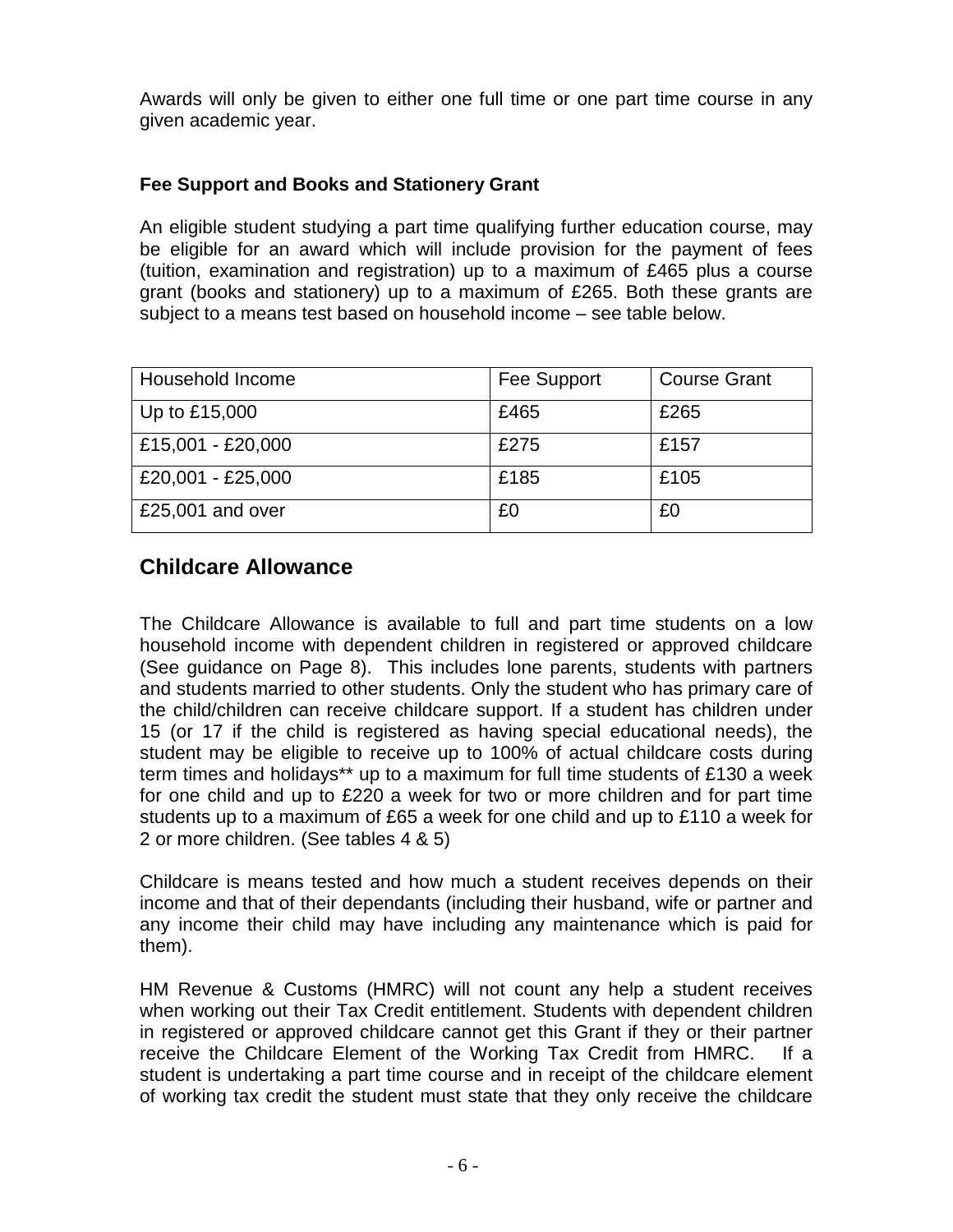element for the hours they are working and not the for the time they are actually attending college.

**Students who are under 20 on the first day of the academic year can receive assistance for childcare through the NI Care to Learn scheme. Students who turn 20 years of age during the academic year can remain on Care to Learn for that academic year. Assistance with childcare through the FE Hardship Fund can only be accessed when a student has missed the application processing date for the FE Award. (Applications for both these schemes can be obtained from local FE Colleges).**

The Childcare Grant Allowance is paid by the EA directly to the childminder on the Students behalf – there is no exception to this rule.

| Household Income  | 1 Child    | 2 or more Children |
|-------------------|------------|--------------------|
| Up to £21,330     | £130       | £220               |
| £21,331 - £26,160 | £110       | £188               |
| £26,161 - £31,580 | £78        | £133               |
| £31,581 - £38,805 | £40        | £70                |
| £38,806 and over  | No Funding | No Funding         |

#### Table 4 **– Full Time**

### Table 5 - **Part Time**

| Household Income  | 1 Child    | 1 Child                 | $2 +$ Children | 2+ Children             |
|-------------------|------------|-------------------------|----------------|-------------------------|
|                   | $*1-7$     | $8 - 14$                | $1 - 7$        | $8 - 14$                |
|                   |            | Hours/Week   Hours/Week |                | Hours/Week   Hours/Week |
| Up to £21,330     | £33        | £65                     | £56            | £110                    |
| £21,331 - £26,160 | £28        | £56                     | £48            | £95                     |
| £26,161 - £31,580 | £20        | £39                     | £34            | £67                     |
| £31,581 - £38,805 | £10        | £20                     | £17            | £34                     |
| £38,806 and over  | No Funding |                         |                |                         |

**\***The number of hours stated refers to the number of taught plus compulsory placement hours on the course.

**\*\*** If a student is on a one year course, EA will pay childcare for the Christmas and Easter holidays but not the summer holidays – if they are on a two year course EA will pay childcare for the summer holidays (if appropriate) between year 1 and year 2. The amount of childcare grant available for the vacation weeks cannot exceed the amount charged during term time.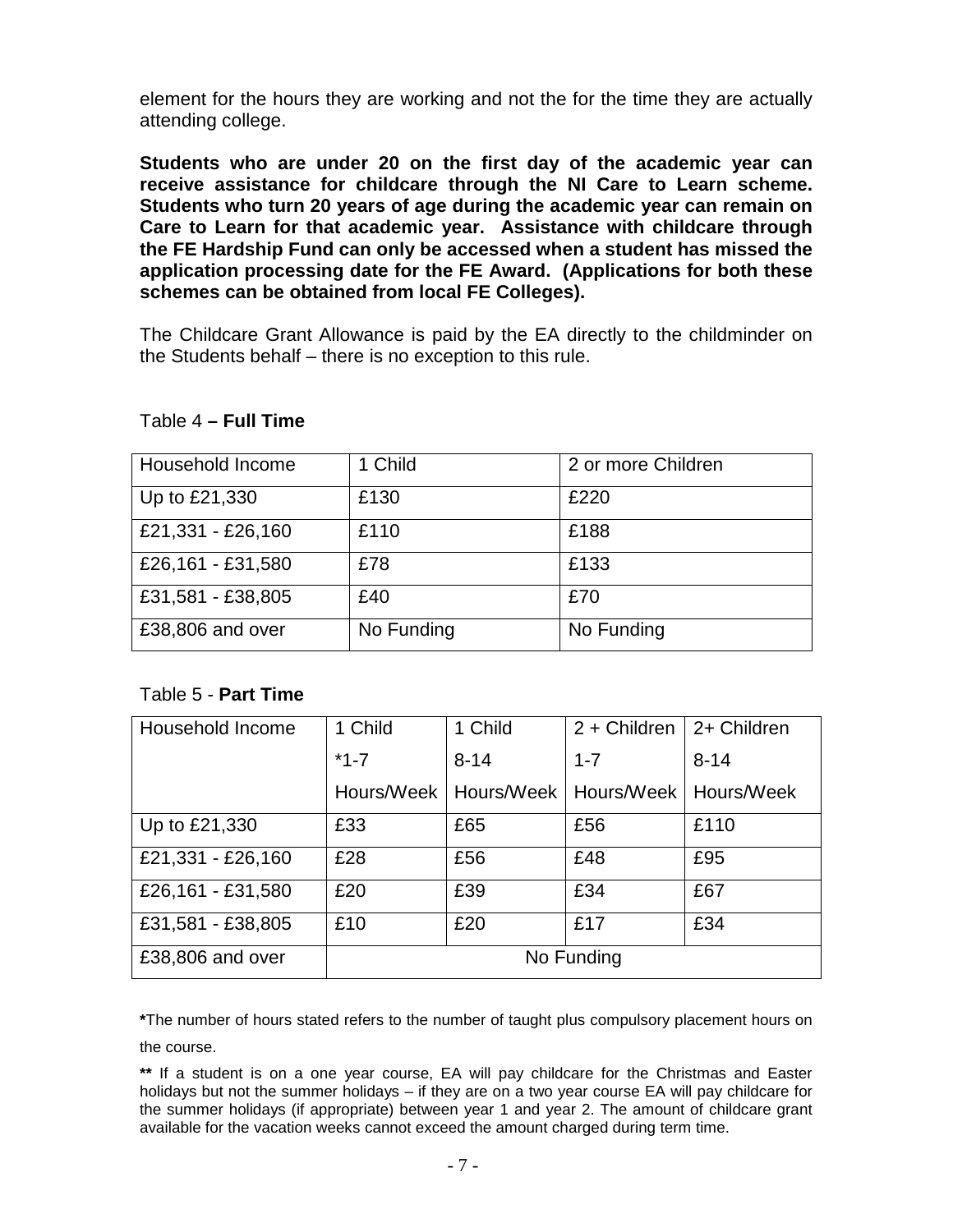# **Childcare guidance:**

- Childcare must be provided by either a child-minder/nursery/crèche registered with Health and Social Services Board; or an out-of-school club (Wrap-around) who provide childcare provision for up to four hours a day, and more than five days a year, which is available either before or after school, and during school holidays.
- The choice of child-minder is the sole responsibility of the parent EA accepts no responsibility in relation to risks, accidents, payments owing outside of any approved period.
- Confirmation of the age of the child should also be provided by copy of original birth certificates (long version).
- EA will contact the local social work team to confirm that the child-minders registration is still active. Funding will not be available to an in-active registration.
- Childcare assistance will only be provided in relation to the time a child is in childcare that is necessary to allow the parent to attend their course of study. EA will require confirmation of a student's attendance from the relevant college.
- If both parents are in education and eligible for assistance towards childcare costs, then only one of the parents will be assisted.

# **Support for Disabled Students**

Further Education Students who have a disability such as a physical disability, a mental health difficulty, long term illness of a specific learning difficulty, can apply for support from their Further Education College. Students should contact the Disability Advisor in the College who will assess the student and advise on the support available.

# **CALCULATION OF HOUSEHOLD INCOME**

**Household Income -** generally means the parent(s) step-parent(s) income, unless the student claims to be independent.

Where a student claims to be independent they must meet one of the following conditions:

- Be aged 25 or over before the start of the academic year
- Be married or in a civil partnership, evidence of which must be provided before the start of the academic year
- Have supported themselves for a minimum of 3 years outside of full time education before the start of the course i.e. in full or part time employment and/or on benefits during this period (evidence required)
- Have no living parents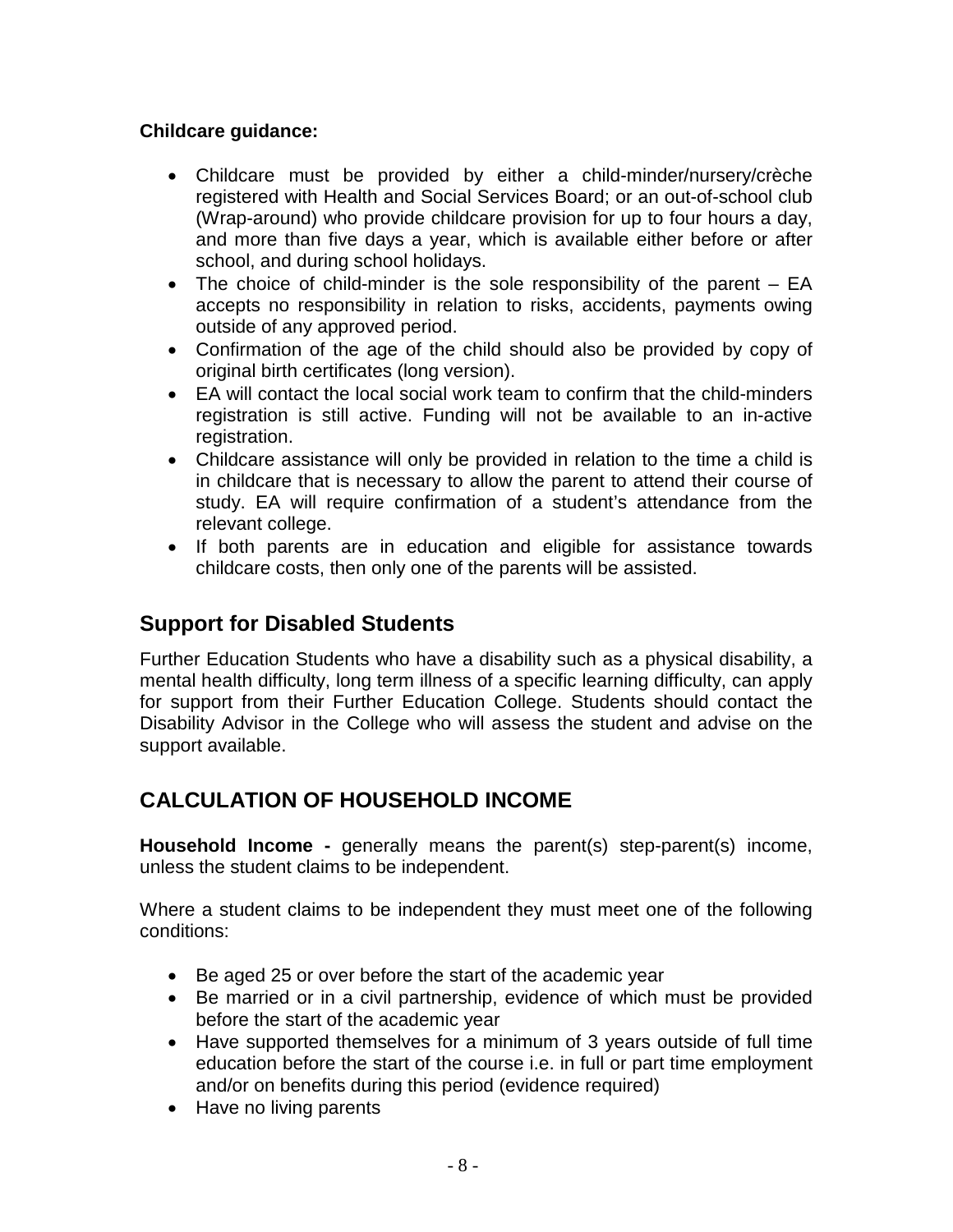- Have care of a child or children on the first day of the academic year for which they are applying for support (evidence or child's birth certificate required)
- Permanent estrangement from parents (i.e. no contact with parents). Normally it is expected that a student will have had no contact with their parents for at least 12 months although this may not apply in exceptional circumstances.
- They are in placed accommodation after being in care.
- Where parents living abroad (in certain circumstances)

### **Independent students will also have to provide details of their partner or civil partner income**

**Income:** includes any taxable income (this can include interest earned on bank accounts and private pensions etc); Grants and Social Security Benefits. Evidence of income must be obtained and retained for audit purposes. Disability Living Allowance (DLA) should not be treated as income.

Please note – From the  $20<sup>th</sup>$  June 2016 people aged 16 to 64 years will no longer be able to claim DLA. They will be assessed for the new Personal Independence Payment (PIP). If someone on DLA who reports a change or is due for reassessment after 20<sup>th</sup> June 2016 they will be assessed for PIP instead of DLA.

In relation to dependent and independent student income the PIP like DLA will not be treated as income.

### **Acceptable Evidence includes:**

- Students who submit evidence that they or their parents are in receipt of Income Support, Income Based Job Seekers' Allowance, Income Related Employment and Support Allowance or Pension Credits will not be required to submit any further evidence of household income
- Students who have confirmed they or their parents are in receipt of Tax Credits should submit their official Tax Credit notification and will not be required to submit any further evidence of household income.
- Employed income must be confirmed by the receipt of recent wage slips Monthly/4 Weekly – 1 monthly Payslip, Weekly – 4 wage slips
- Self-Employed income must be confirmed by the receipt of the tax calculation/accountants letter from the previous financial year
- Other Income must be confirmed by the receipt of official correspondence from the provider e.g. Social Security Agency, HMRC or Bank etc.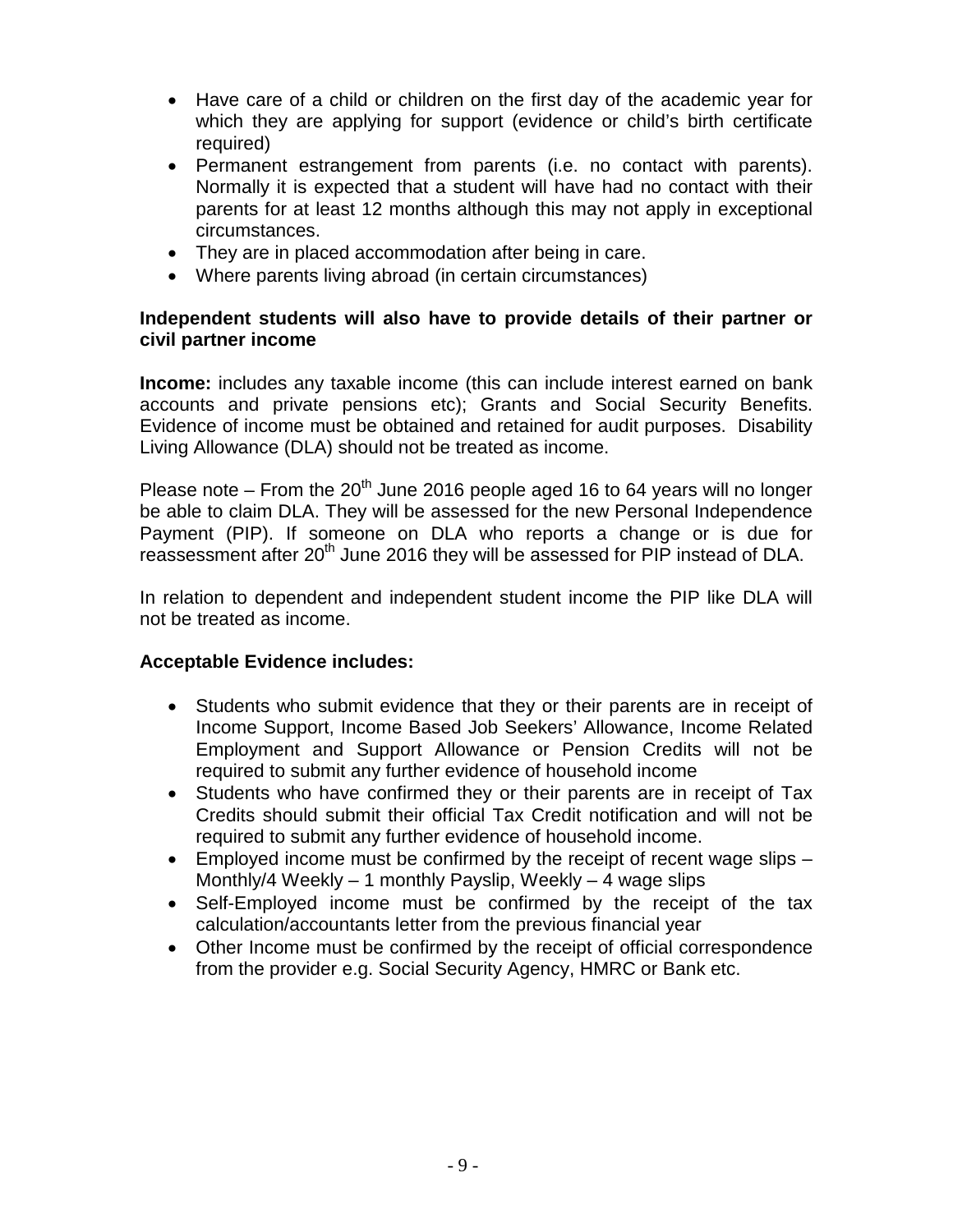# **The Education Authority Accountability**

The Chief Executive of the Authority shall:

Ensure that for the purposes of administrating the FE Awards the Authority maintains and operates adequate systems of record keeping, financial management and internal controls, including safeguards against fraud and shall require the department's external auditor, as part of their audit to report on the adequacy or otherwise of that system; ensure that the Authority uses the funding in a manner consistent with the purpose for which the fund has been given by the Department and complies with any terms and condition attaching to it; and provide such returns as may be required by the Department.

TV advertising and press releases to be used to encourage students to return their applications before June.

# **Role of the Further Education Colleges in the administration of Further Education Awards**

## **Part Time Fees**

- Further Education Awards Section will issue a report to all Colleges detailing students who are eligible for part time support by  $6<sup>th</sup>$  January 2017 asking the College to confirm the Student's attendance and tuition/registration/exam fee due. Following confirmation Further Education Awards Section will issue a revised list to the Colleges requesting they raise an invoice by the  $10<sup>th</sup>$  February 2017. NB FE Colleges must claim a composite fee i.e. claim must include the tuition/registration/exam element of fees, FE colleges cannot at a later stage claim for a single element of fees.
- **If necessary a follow up exercise will be carried out in late February/early** March 2017 to deal with any issues regarding outstanding fees. EA will not accept responsibilities for payment of fees if the college do not invoice before 31 March 2017.

## **Part Time Course Grant**

 As of the 2016-17 Academic Year, Part Time Students will be advised that they must return their Confirmation of Acceptance (CA1) or Academic Progress Report (APR) to Further Education Awards Section by  $9<sup>th</sup>$ December 2016 to ensure payment of the course grant (books and stationery).

### **Maintenance Payments**

 Further Education Awards Section will issue cheques and a signing list to the Colleges at the start of each term. The completed report and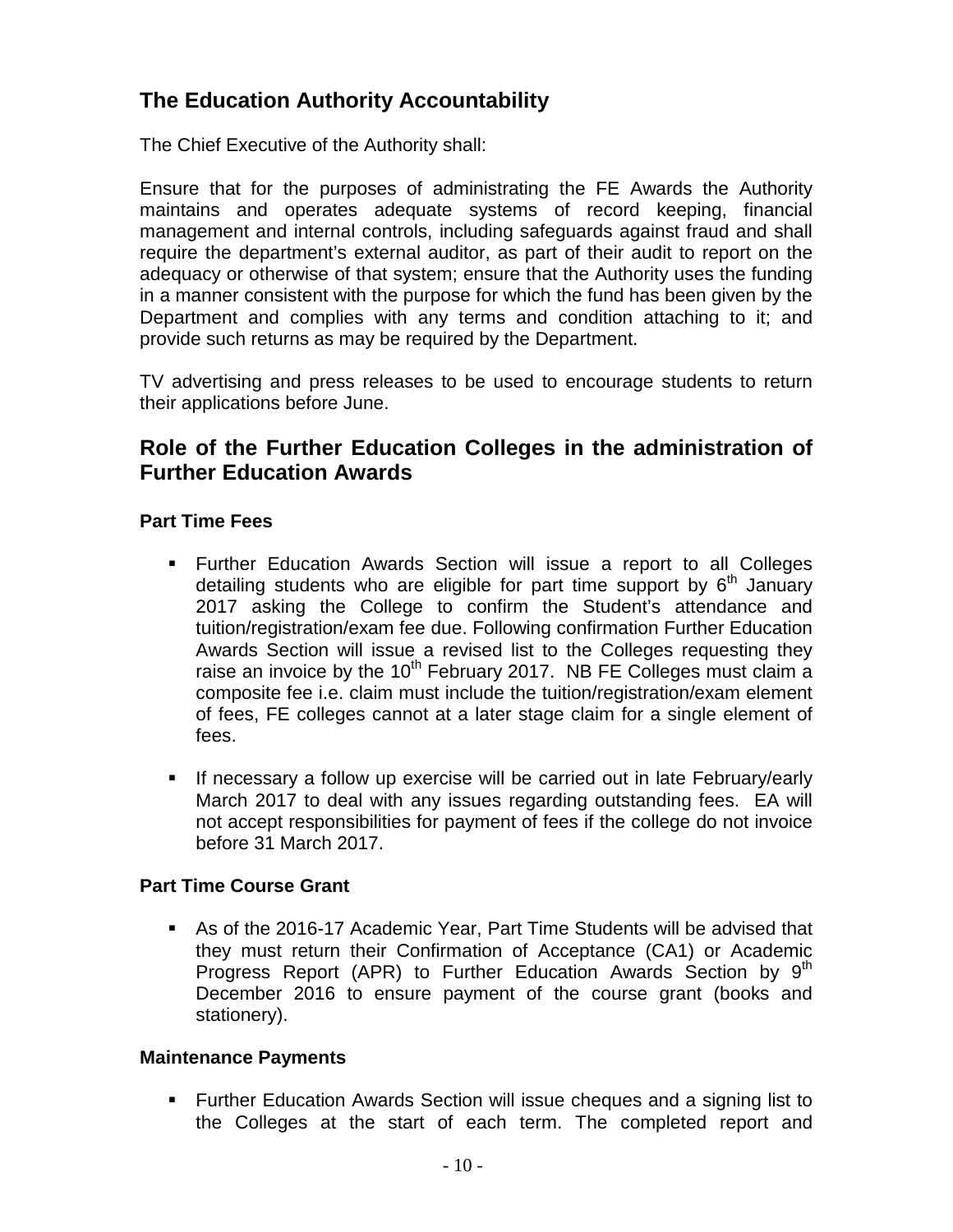unclaimed cheques must be returned to Further Education Awards Section within 6 weeks of issue. Colleges **must** complete all sections of the receipt report, confirm identity and obtain the student's signature before the cheque is released.

- Monitoring Attendance to receive payments for terms 2 and 3 students must have achieved 80% attendance. Electronic registers should be used where possible to verify a student's attendance. If the students attendance is between 60-80% the college should return the grant cheque and the award will be re-assessed on a pro rata basis to reflect actual attendance. If the attendance is below 60% the college should return the grant cheque and financial assistance will be withdrawn. If the student had medical or extenuating circumstances the college can use discretion to release the grant cheque in full. In these cases the following points should be established by the college before they release the grant cheque: (1) has the college been made aware of the medical or extenuating circumstances (2) do the college feel the case is genuine and (3) is the student 'on track' to complete the course within the published timeframe.
- Colleges must notify Further Education Awards Section **immediately** if a student withdraws.
- The closing date for full time applications is  $1<sup>st</sup>$  September and  $30<sup>th</sup>$ September for part time applications. All eligible full time applications received before  $30<sup>th</sup>$  June 2016 will be quaranteed to receive funding, all other eligible applications received up to and including 1<sup>st</sup> September 2016 will be considered for funding until the FE Awards budget has been exhausted.
- When a student transfers from full time to part time study and the student has completed less than half a term (31st October), then the full time grant that has been paid to the student will be recovered. If a student has completed more than half a term, there will be a pro rata recovery of the grant paid. Colleges must notify Further Education Awards Section **immediately** if a student changes their mode of study as this may impact on payment of fees and grant.
- Where a Student receives a loan from College Student Finance in lieu of receipt of their FE Award during September/October, Further Education Awards Section have agreed that they will deduct the loan amount from terms 2 and 3 of the student FE Award grant and refund the College. Colleges must therefore provide EA with details of the amount of loan paid to each student by mid November.

### **Advertisement and Promotion**

 FE Awards should be advertised and promoted within each college. EA will supply colleges with PDF promotional material on request.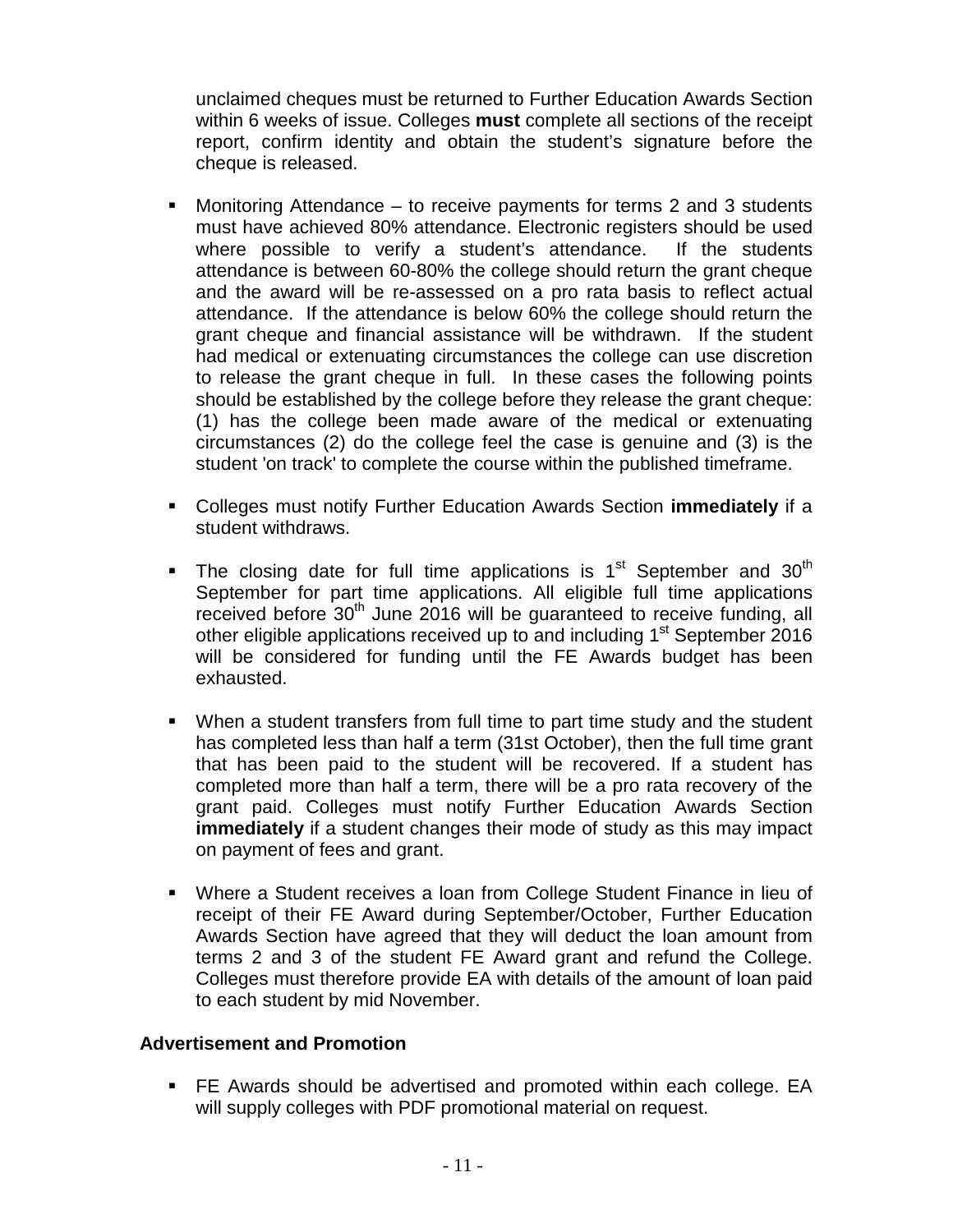# **STUDENT RESPONSIBILITY**

## **Application**

### Late Application

It is the responsibility of the applicant to complete the FE Awards application on time and by the due closing date. Only **complete** applications will be registered and processed. Complete applications must meet the following criteria:

- All sections must be completed.
- All supporting documentation must be supplied with the application i.e. an original passport or birth certificate and evidence of income e.g. original P60, letter from accountant etc

Incomplete applications will be returned to the applicant for completion and will not be registered or processed.

All requests made by the EA for additional information must be returned within 10 days of issue; unless there are mitigating circumstances that the Authority is aware of and have approved an extension period. Information not received within the required timescale will mean that the application may be rejected.

## **Confirmation of Acceptance (CA1)/Academic Progress Report (APR)**

It is the responsibility of the student to return either their Confirmation of Acceptance (CA1)/Academic Progress Report (APR) to Further Education Awards Section by 9<sup>th</sup> December 2016.

### **Fees**

Students are liable for fees from the date of enrolment.

### **Payments**

Students are required to return to study before their cheques are released by the FE College.

### **Change of Circumstances**

- **Students have a responsibility to report all known Change of** Circumstances to Further Education Awards Section that may affect their FE Award application. This includes:-
- Students must notify Further Education Awards Section at the Education Authority immediately if they change their mode of study as this may impact on payment of fees and grant.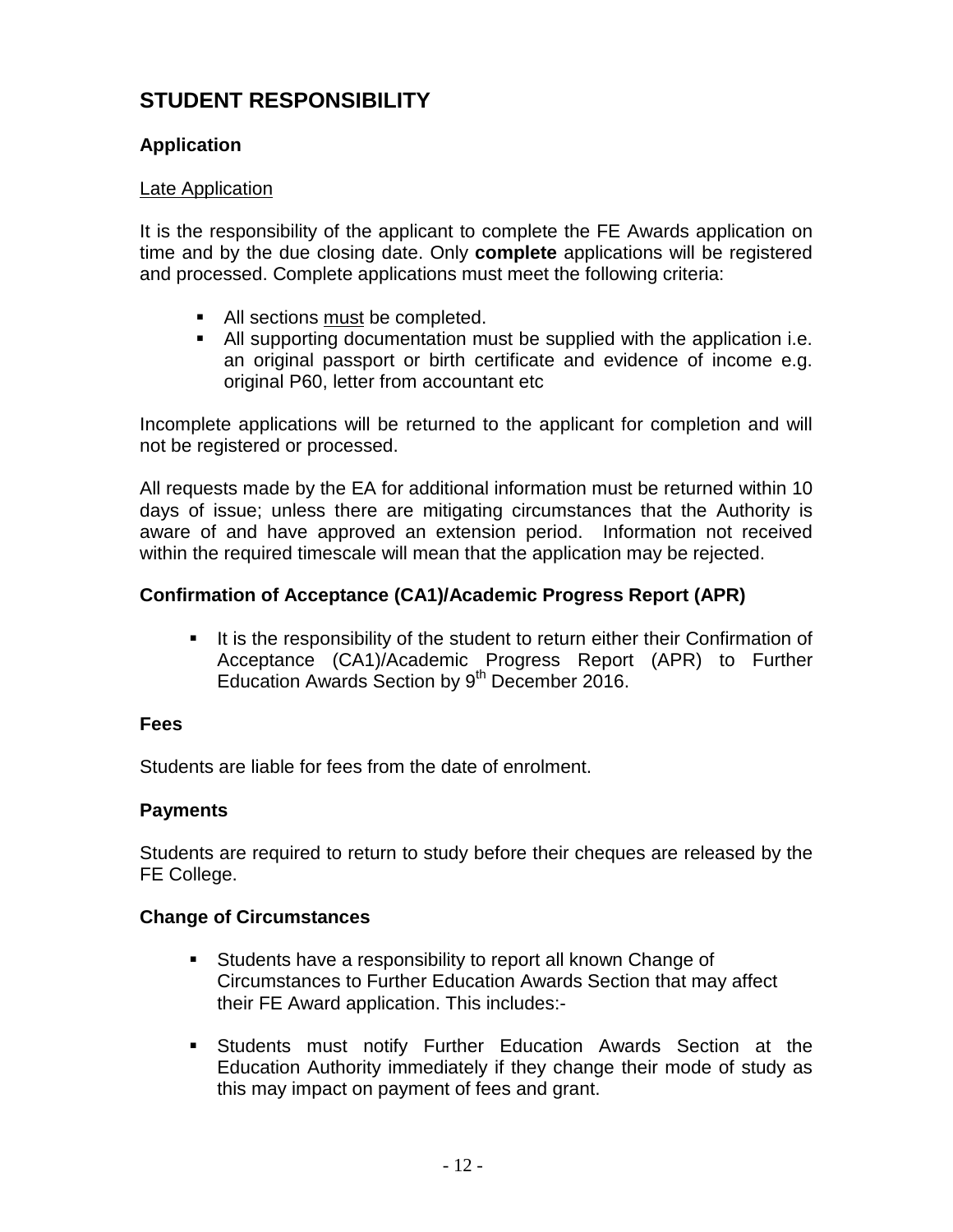Any applications to other publicly funded bodies for financial assistance after their FE Award has been approved.

# **Appeals**

Where an application has been refused, **one** appeal against the Authority's decision may be made in writing, giving the grounds for appeal, to; Education Authority, Further Education Awards Section, 1 Hospital Road, Omagh, Co Tyrone, BT79 0AW. The appeal should be lodged with the Authority within 28 days of receiving notification of the Authority's decision.

# **Other Languages**

EA should have appropriate mechanisms in place to enable, on request, alternative versions or methods of communication of the FE awards literature, including other languages, Braille or interpreters. EA should be able to demonstrate that the alternative method available/used is cost effective, represents value for money and can be delivered in a predefined timescale agreed by the EA and the Department.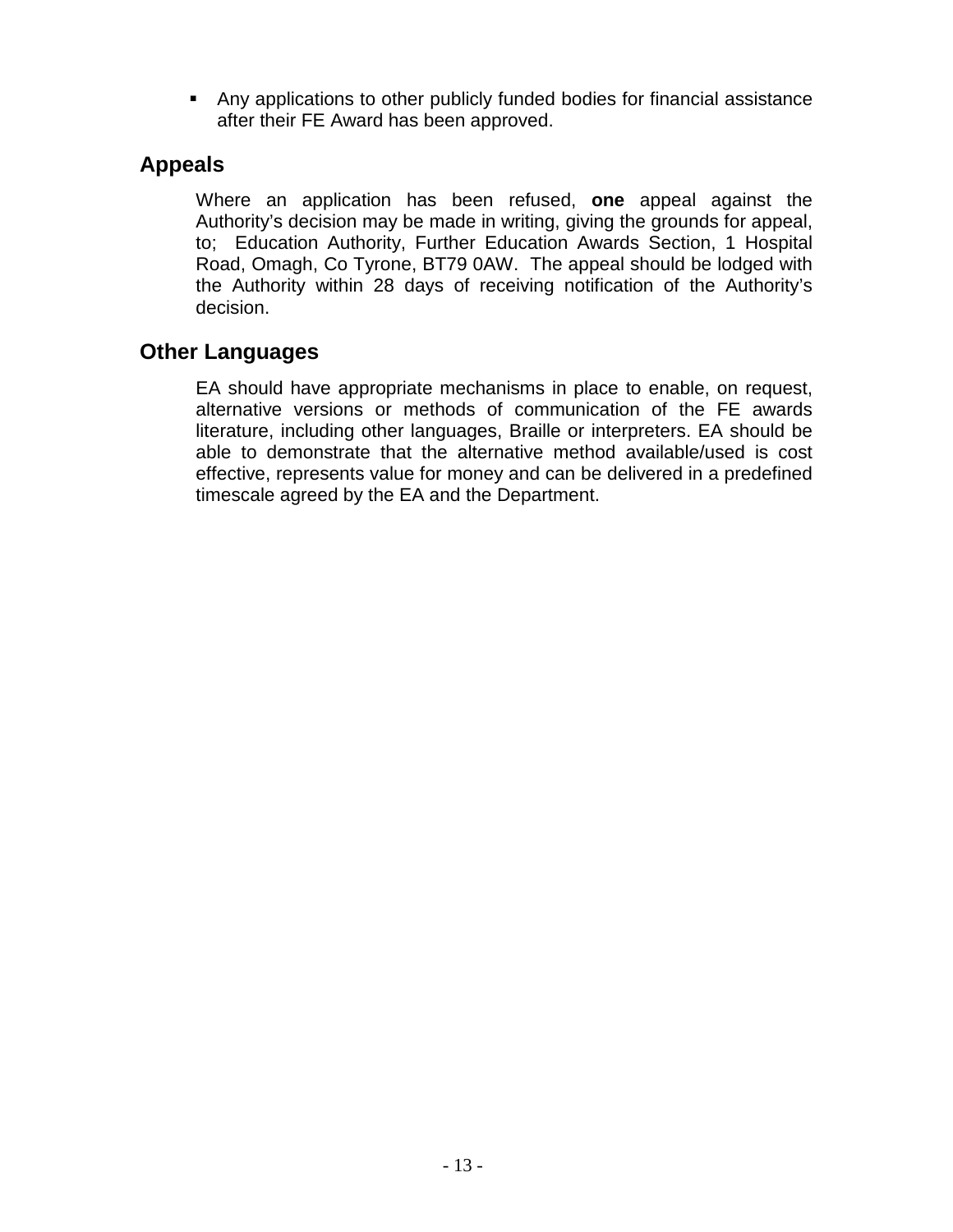## **Interpretation**

Expressions and terms, other than those set out below, have the same meanings as those ascribed to them in the Education (Student Support) Regulations (Northern Ireland) for the relevant academic year, hereinafter referred to as 'the Regulations'. The Regulations should be used in relation to further education award applications only to the extent defined in this document or any subsequent amendment; they are not applicable more generally.

For the purposes of the arrangements set out in this document, specific expressions and terms have the following meanings:

"academic authority" means, in relation to an institution, the governing body, or other body having the functions of a governing body and includes a person acting with the authority of that body.

"award" includes an award previously made under Article 50 of the 1986 Order.

"institution" means an institution of further and higher education or other educational establishment within the British Islands or the Republic of Ireland, which is maintained or assisted by grants from public funds.

"further education", is as defined in the Further Education (Northern Ireland) Order 1997 and means -

(a) full-time and part-time education suitable to the requirements of persons over compulsory school age (including vocational training); and

(b) organized leisure-time occupation provided in connection with the provision of such education.

"living costs grant" means a grant payable to a student as a contribution towards his or her living costs and childcare grant where appropriate calculated in accordance with childcare grant arrangements.

"approved course" means a course which is listed on the Register of Regulated Qualifications, or exceptionally, as detailed in circular 'FE08/07 Prescribed List of Approved Non-Vocational Qualifications'.

"student" means a person to whom an award has been made under these arrangements or was previously made under Article 50(3) or similar arrangements.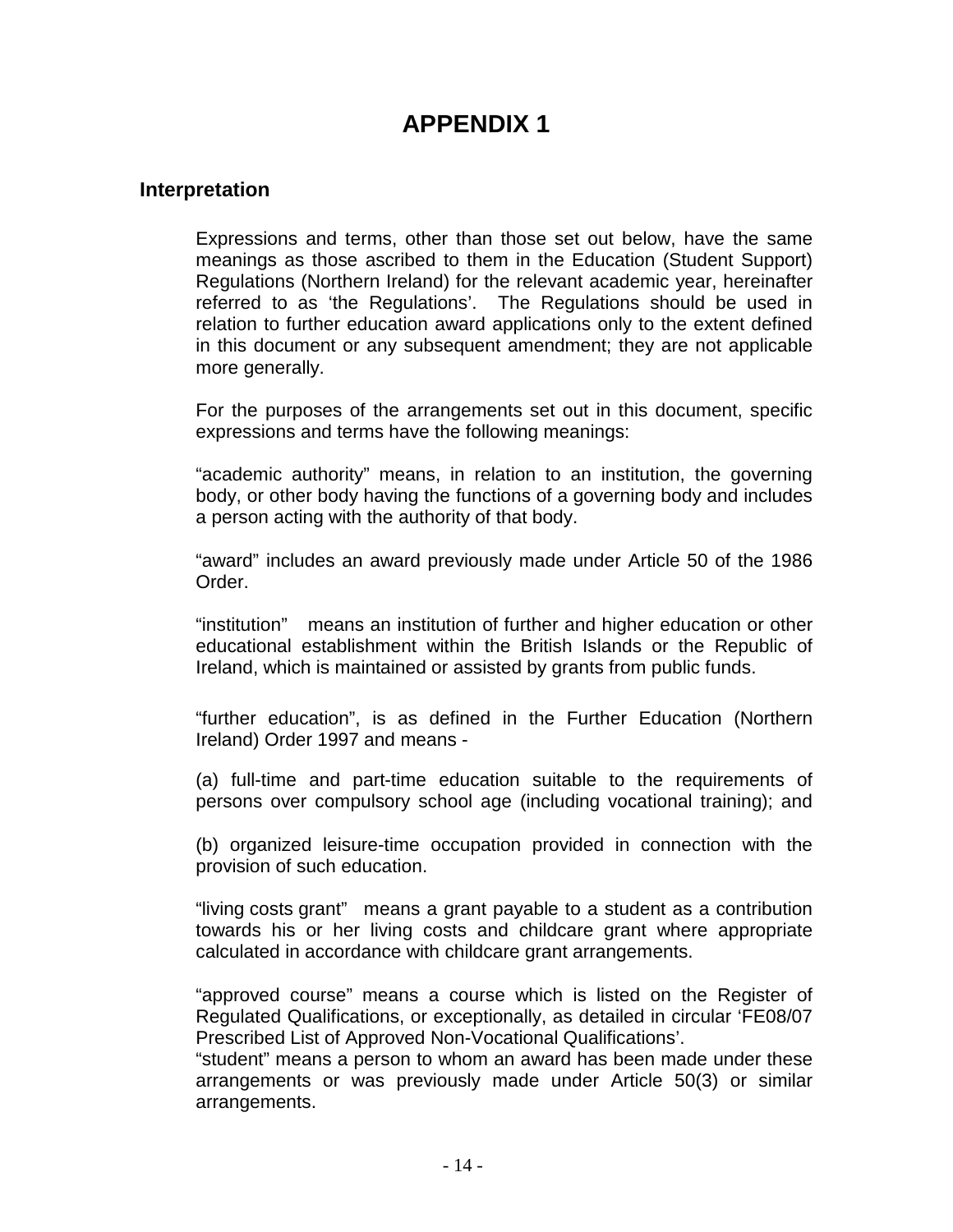# **PAYMENTS**

### **General**

 The Authority shall make any payments due to the student in such instalments (if any), and at such times, as it considers appropriate. It may make provisional payments pending the final calculation of any living costs grant.

#### **Power to Withhold, Reduce or Recover Payments**

 Students who have failed to provide such information as the Authority may reasonably require, the Authority may withhold, reduce or recover payments in the circumstances set out below.

 The Authority may withhold, reduce or recover any payment in respect of any period:

- **(1) after the termination of an award;**
- **(2) during which the student is excluded by the academic authorities from attendance at the course;**
- **(3) where an award has been transferred from one course to another and the student is not required, for that period, to attend either course, except where the period concerned represents the period of a single vacation.**
- **(4) where the FE College has paid the student an advancement/loan of an FE award to the student.**
- **(5) where attendance on the course is recorded as 60 – 80% the award will be reduced.**
- **(6) where attendance on the course is recorded as below 60% the award will be withdrawn.**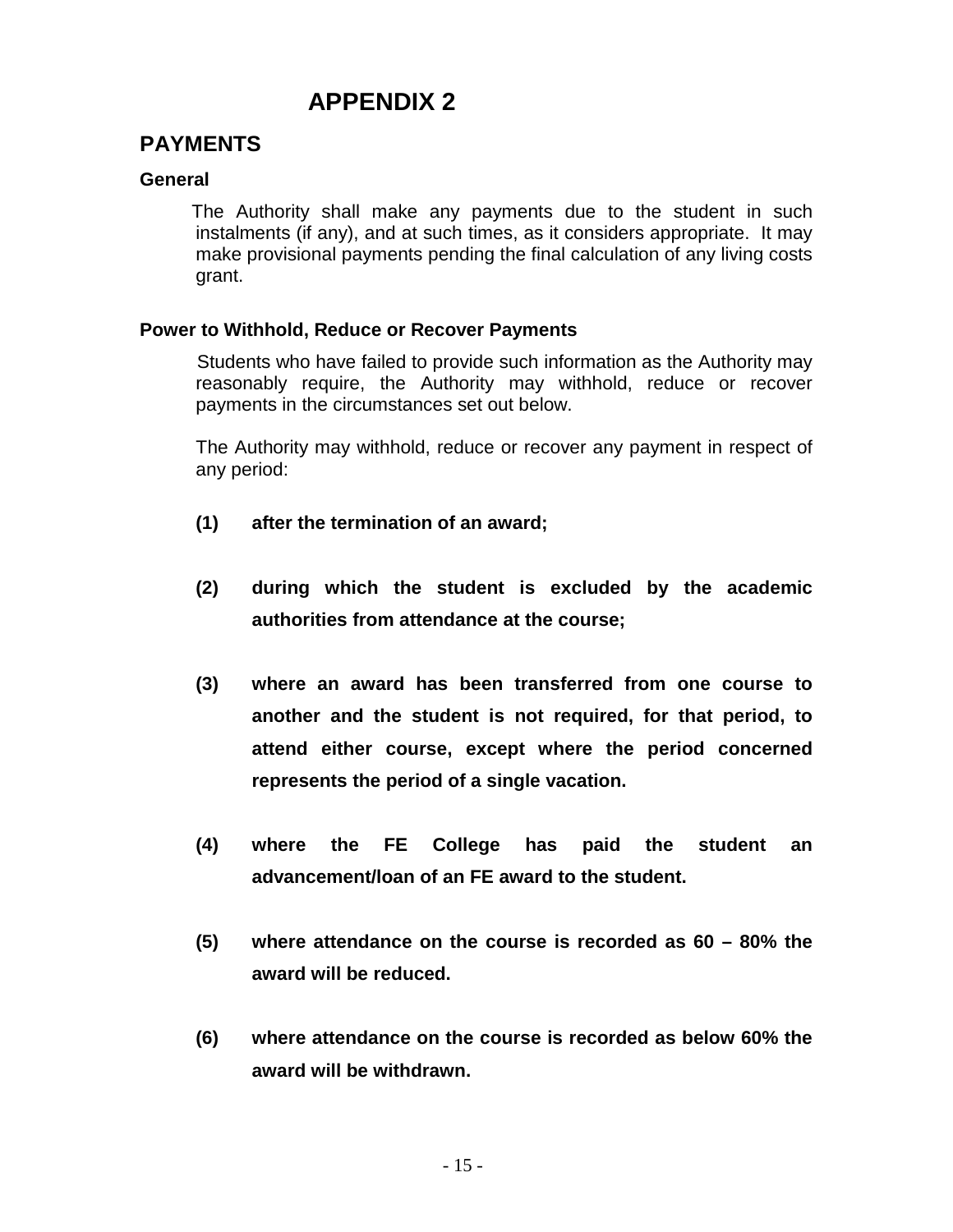Where a payment is reduced rather than withheld, the amount of the reduction (not exceeding the aggregate which would otherwise have been payable) will be determined by the Authority, having regard to all the circumstances of the case.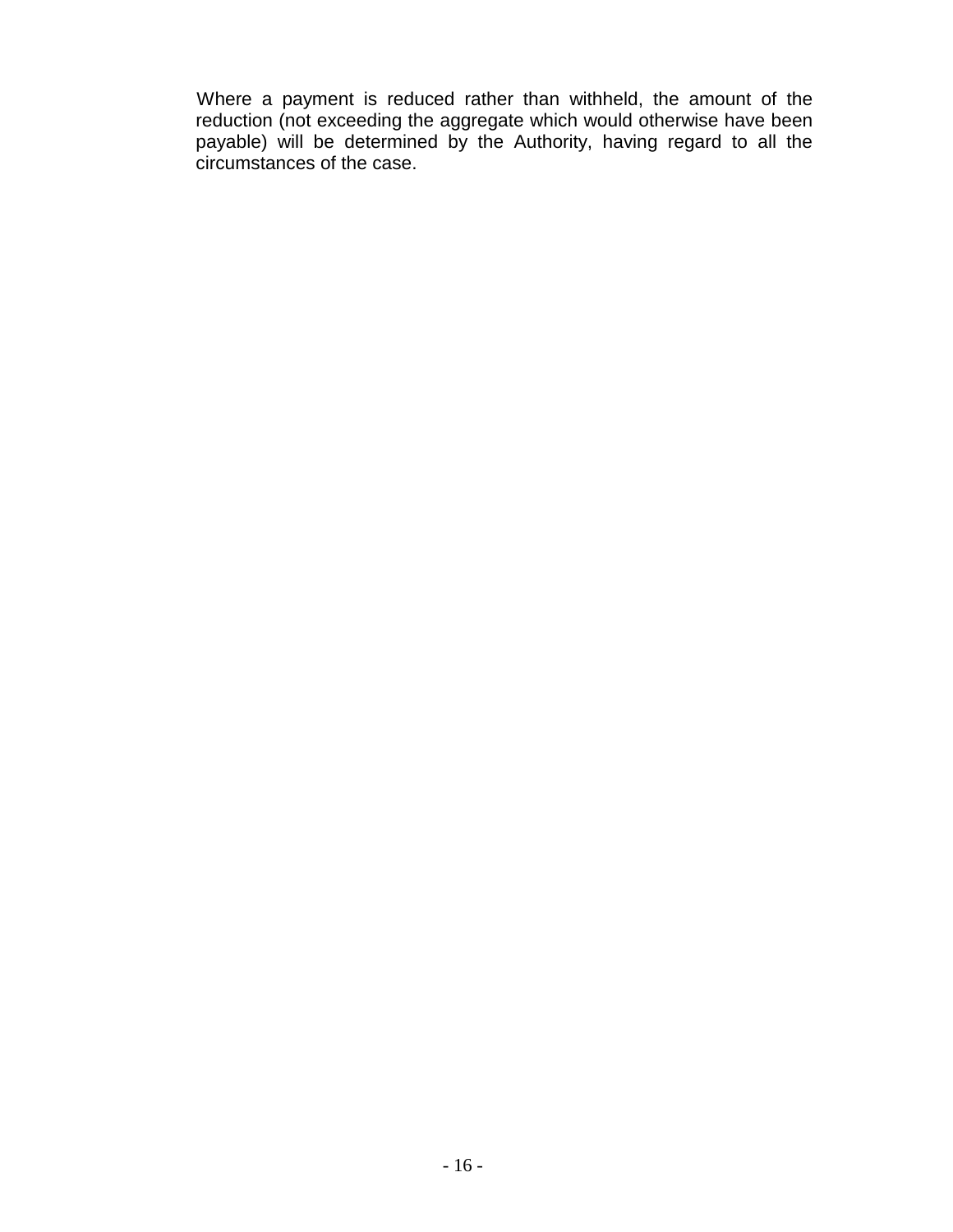# **Extension, Suspension and Termination of Awards**

An award should terminate on the expiry of the period ordinarily required to complete the course in respect of which it is made, or to which it is transferred.

Where the student does not complete the course within the period ordinarily required, in exceptional circumstances the Authority may extend the award until he or she has completed it.

### **The Authority may terminate an award where:**

- **(1) the academic authorities refuse to allow the student to complete the course;**
- **(2) after consultation with the academic authorities, it is satisfied that the student has abandoned the course in respect of which the award is held and the award does not fall to be transferred to another course; or**
- **(3) after consultation with the academic authorities, it is satisfied that the student has shown himself or herself, by his or her conduct, to be unfit to hold an award.**

If, after consultation with the academic authority concerned, the Authority is of the opinion that the attendance, conduct or progress of a student in relation to a course is not satisfactory, it may suspend or terminate an award held by him or her in respect of that course, or withhold, reduce or recover any payment normally due in respect of that award.

If, in the case of a student who is required to provide information, the Authority is satisfied that he has wilfully failed to comply with any such requirement or has provided information which he knows to be false in a material particular, or has recklessly provided information which is false in a material particular, the Authority may terminate the award or withhold any payments due under the award or recover as it sees fit.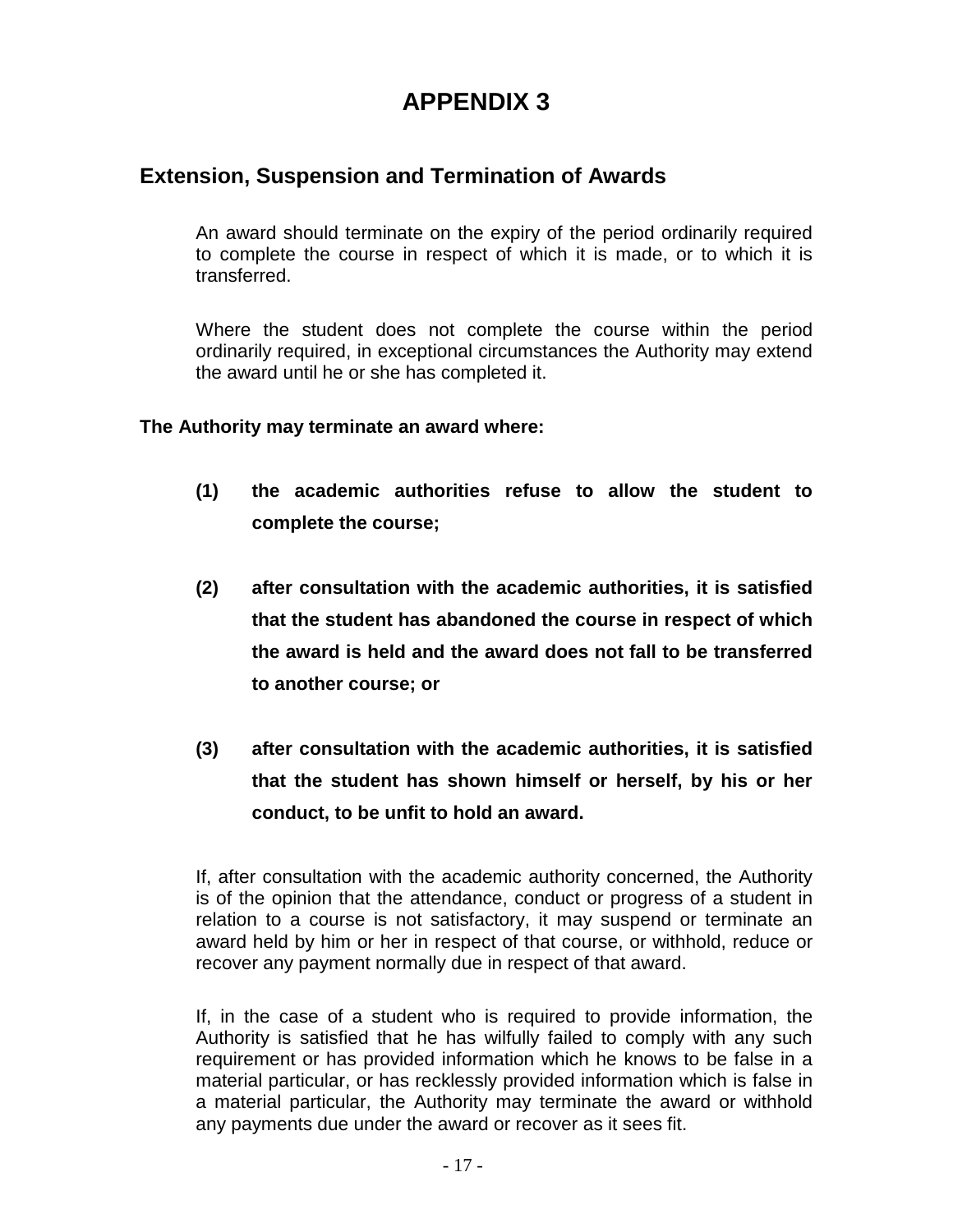# **Dance and Drama Courses – Accredited Providers**

- 1. Academy of Live and Recorded Arts ALRA.
- 2. Arts Educational Schools London.
- 3. Bird College Dance and Theatre Performance.
- 4. Cambridge Performing Arts.
- 5. CPS Studios
- 6. Drama Studio London.
- 7. Elmhurst School for Dance & Performing Arts.
- 8. English National Ballet School.
- 9. Guildford School of Acting.
- 10.Hammond School, Chester.
- 11.Italia Conti Academy of Theatre Arts Ltd.
- 12.KS Dance Limited
- 13.Laine Theatre Arts.
- 14.Leicester College of Performing Arts.
- 15.Liverpool Theatre School.
- 16.Millennium Performing Arts Limited.
- 17.Mountview.
- 18.Northern Ballet School.
- 19.Oxford School of Drama.
- 20.Performers College.
- 21.Royal Ballet School.
- 22.SLP College.
- 23.Stella Mann College.
- 24.Tring Park School for Performing Arts.
- 25.Urdang Academy.
- 26.WAC Performing Arts and Media College.